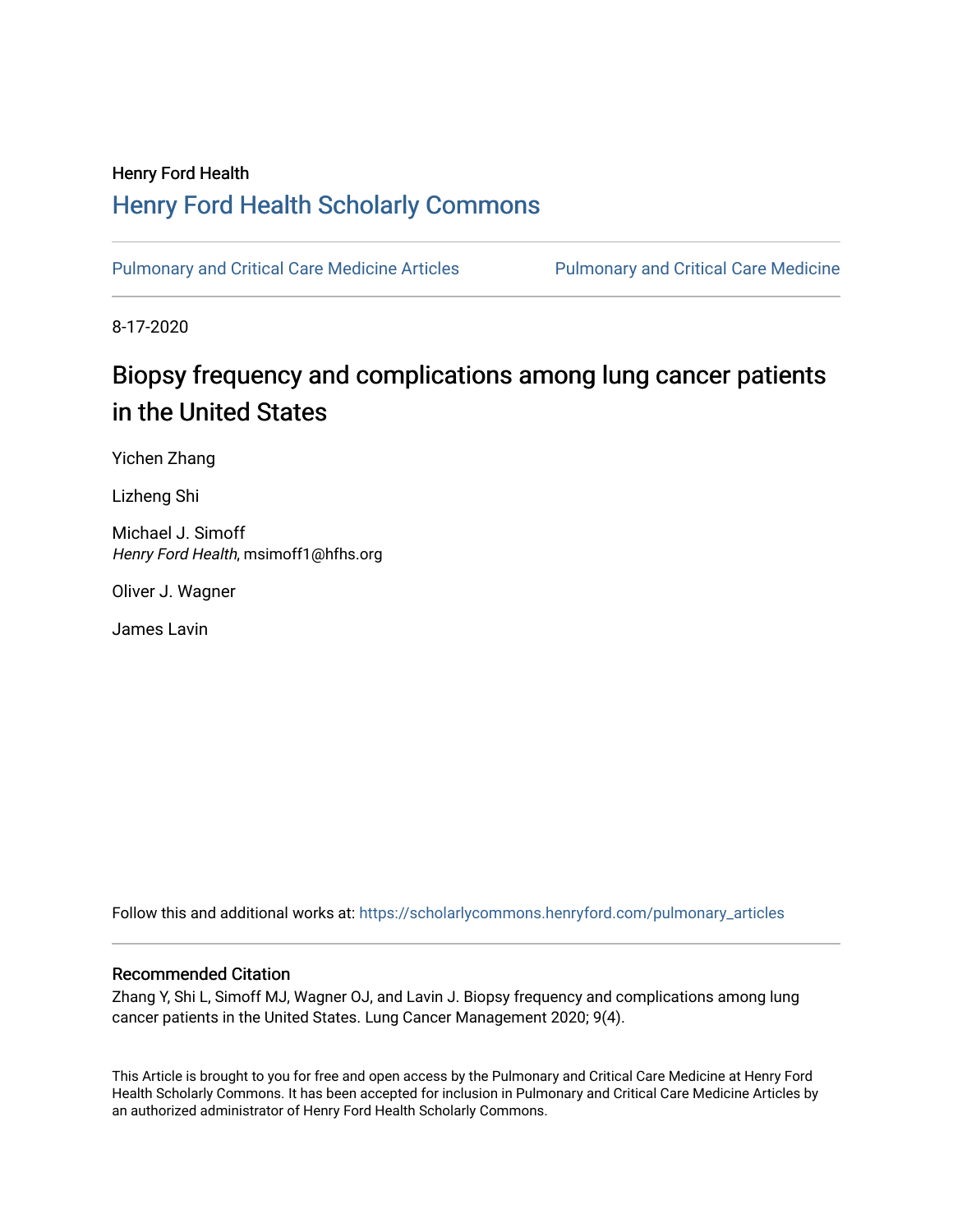*For reprint orders, please contact: reprints@futuremedicine.com*

## Biopsy frequency and complications among lung cancer patients in the United States

Yichen Zhang<sup>1</sup><sup>(D</sup>[,](https://orcid.org/0000-0002-7827-6766) Lizheng Shi<sup>\*,1</sup><sup>(D</sup>, Michael J Simoff<sup>2</sup>, Oliver J Wagner<sup>3</sup> & James Lavin<sup>3</sup>

1Department of Health Policy & Management, Tulane University, School of Public Health & Tropical Medicine, 1440 Canal Street, Suite 1900, New Orleans, LA 70112, USA

2Pulmonary & Critical Care Medicine, Henry Ford Hospital, 2799 West Grand Boulevard, Detroit, MI 48202, USA

<sup>3</sup>Intuitive, 1020 Kifer Road, Sunnyvale, CA 94086, USA

\*Author for correspondence: lshi1@tulane.edu

**Objective:** This study aimed to describe the frequency and distribution of biopsy procedures for patients diagnosed and treated for primary lung cancer. **Study design:** Retrospective cohort study within an administrative database. **Materials & methods:** This observational study used data from the IBM MarketScan® Databases between 2013 and 2015. **Results:** The total number of lung biopsies performed among eligible subjects was 32,814; an average of 1.7 biopsies per patient. Bronchoscopy and percutaneous approaches accounted for 95% of all procedures. Complication rates by procedure are remarkably similar irrespective of biopsy frequency. **Conclusion:** Nearly half (46%) of patients in this population experienced multiple biopsies prior to diagnosis. Further, biopsy choice or sequence in patients receiving multiple procedures was unpredictable.

First draft submitted: 26 June 2020; Accepted for publication: 30 July 2020; Published online: 17 August 2020

#### **Keywords:** biopsy • epidemiology • frequency • lung cancer • methods

Lung cancer is the leading cause of cancer-related deaths in the United States, causing more deaths than colorectal, breast and prostate cancers combined. An estimated 135,720 Americans are expected to die of lung cancer in 2020, accounting for about 22% of all cancer deaths in the United States [1]. The overall 5-year survival rate for patients with lung cancer is poor relative to the other major cancers (lung 19%, colorectal 64%, breast 90%, prostate 98%). As expected, the survival rate varies considerably from 57% for patients with localized disease, to 31% for patients with regional disease and 5% for people with distant disease [2]. Trends in relative survival have improved from 12% in 1977 to 21% in 2015 attributable to changes in smoking patterns and therapeutic improvements. Unlike cancers of the breast, colon or prostate, routine screening for lung cancer has not yet been broadly adopted requiring the engagement of primary care clinicians and support from payers to ensure adoption [3]. As a result, most lung cancer (79%) is diagnosed late with regional or distant extension of the disease, limiting treatment options and reducing survival [2].

A variety of imaging technologies are used to identify a suspicious lesion but the discriminatory capability of the imaging to diagnose lung cancer is poor. As a consequence, tissue biopsy procedures play a critical role in the clinical pathway for the definitive diagnosis of lung cancer. Bronchoscopic techniques, percutaneous biopsy and surgical resection represent competing approaches currently used to acquire the tissue necessary for diagnosis and staging. Guidelines including those of the American College of Chest Physicians and National Comprehensive Cancer Network are available to assess which options are best suited to different clinical scenarios [4,5]. Despite these and other recommendations, little data exist on the frequency, time involved and complication rates of these procedures as performed in the real-world setting. The purpose of this paper is to describe the frequency and distribution of diagnostic procedures and their complications for people with lung cancer using data from a US administrative claims database.



# **Lung Cancer Management**

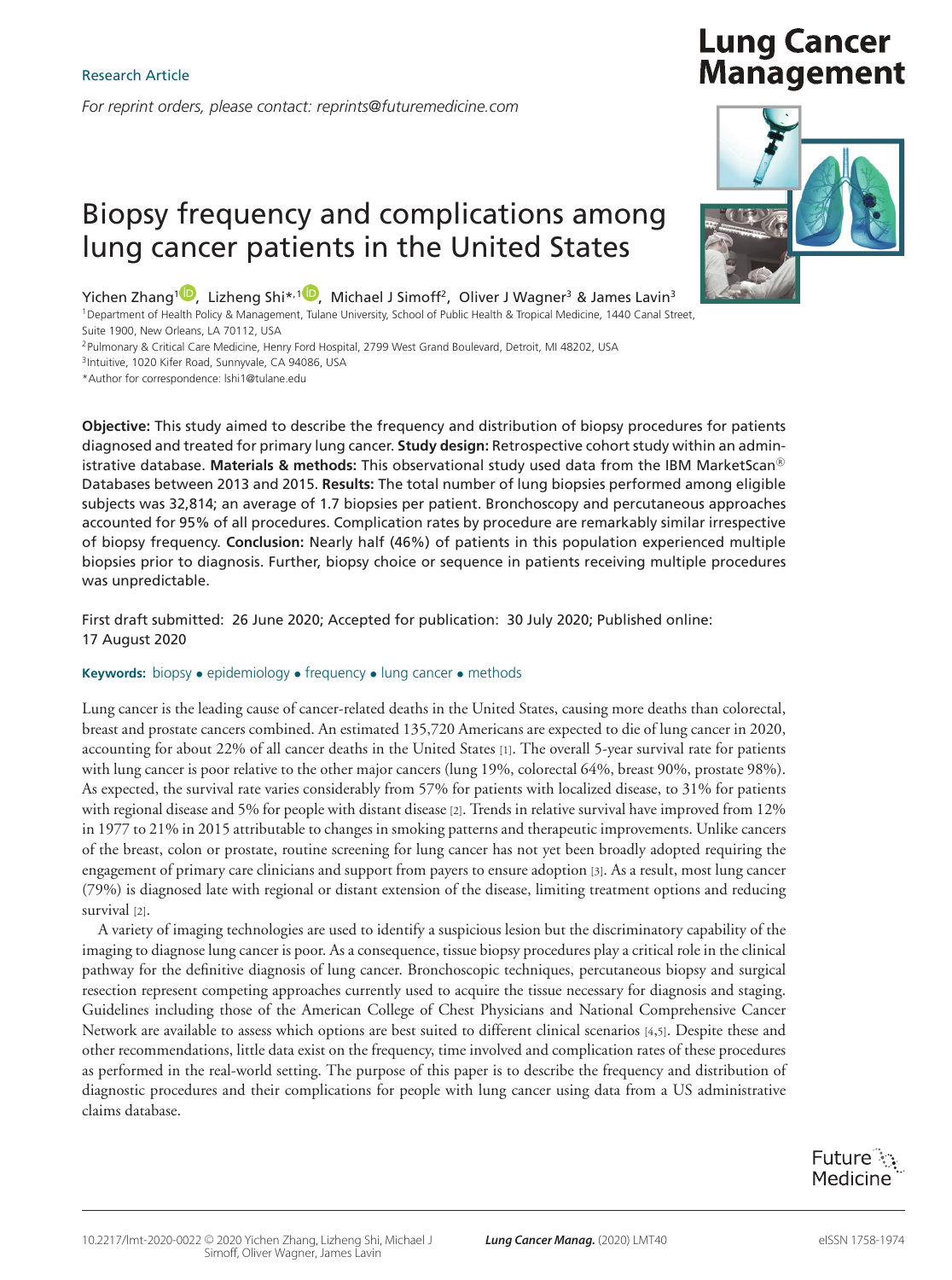#### **Materials & methods**

#### Database

This observational study utilized data from both the IBM MarketScan $^{\circledR}$  Commercial Claims and Encounters and Medicare Supplemental Databases [5]. The MarketScan Databases are constructed from privately insured, paid, medical and prescription drug claims contributed by employers and health plans who have business relationships with IBM Watson Health. The employers are generally self-insured. Collectively, the data are combined from approximately 350 payers, including commercial insurance companies, Blue Cross and Blue Shield plans and third-party administrators and include approximately 62 million covered lives. Each contributor's database is constructed by collecting raw data from the participating payer(s). These raw data are service-level adjudicated paid claims and capitated encounters containing both inpatient and outpatient services. Financial, clinical and demographic variables standardized to common definitions and variables that are specific to employers are also added. Clinical detail is added to the Outpatient Pharmaceutical Claims Table (e.g., therapeutic class, therapeutic group, manufacturer's average wholesale price and generic product identifier). All study data were accessed with protocols compliant with US patient confidentiality requirements, including the Health Insurance Portability and Accountability Act (HIPAA) of 1996 regulations. As the database is fully de-identified and compliant with HIPAA regulations this study was exempted from Institutional Review Board approval [6].

#### Study population

The study included patients ≥18 years of age, with a principal diagnosis of lung cancer recorded on claims between the observation periods of 1 January 2013 through 31 December 2015. Patients were required to have continuous health plan enrollment 6 months prior to and 6 months following their diagnosis to ensure that biopsies, diagnosis and treatment represented a single episode of care.

#### Variable definitions

The diagnosis of lung cancer was based on the use of identified codes from the International Classification of Diseases, Ninth Revision (ICD-9-CM 162.x) as well as the International Classification of Diseases, Tenth Revision (ICD-10 C33, C34.xx) as both systems were used during the study observation period. Procedures for biopsy were recognized using the Current Procedural Terminology codes, ICD-9 CM and ICD-10 CM procedure codes and stratified into three categories: percutaneous, bronchoscopic and surgical biopsy. Complications were restricted to iatrogenic pneumothorax with and without a chest tube, air leak and hemorrhage, occurring within specific time periods around the biopsy date (i.e., day 0–1, within 5 days). While other complications may have been recorded in the database, we opted to focus on complications commonly reported in the literature. In addition, we used very specific codes to ensure that the complication reported was the result of the procedure. Treatment was defined as surgery, ablation, radiation therapy or chemotherapy, using the National Drug Code for therapeutic agents used in the treatment of lung cancer in relation to a procedure (see Supplementary Material 1 for list of codes). Only biopsy procedures that occurred prior to the first course of treatment were included in the analysis and represent the final analytical sample (see Figure 1).

#### **Results**

#### Population characteristics

A total of 136,760 patients were identified as having a primary diagnosis of lung cancer between 1 January 2013 and 31 December 2015. Of these, a total of 18,684 met all inclusion criteria (Figure 1). A majority of patients (69%) were ineligible because they did not have continuous health plan coverage for 6 months before and after diagnosis. Of those with continuous enrollment, 12% had information indicating that the lung cancer treatment occurred prior to diagnosis and 40% lacked an identifiable biopsy code within 6 months of the first diagnosis. The eligible population with biopsies identified by codes ( $n = 20,263$ ) included a small proportion (7.8%) of nonbiopsy specific procedures (e.g., computed tomography [CT] guidance for needle placement) and biopsies after treatment. All individuals that fell into one of the categories mentioned about were excluded from the final analytical sample.

The average age of the patient population was 66.4 and there were 9326 men (49.9%) and 9358 women (50.1%). The majority had a preferred provider insurance plan. Forty-six percent of the patient population received two or more biopsies prior to definitive diagnosis and treatment. Patients receiving multiple biopsy procedures were slightly younger, more likely male, with significantly higher comorbidities of congestive heart failure, chronic pulmonary disease and renal disease compared with those receiving a single biopsy (Table 1).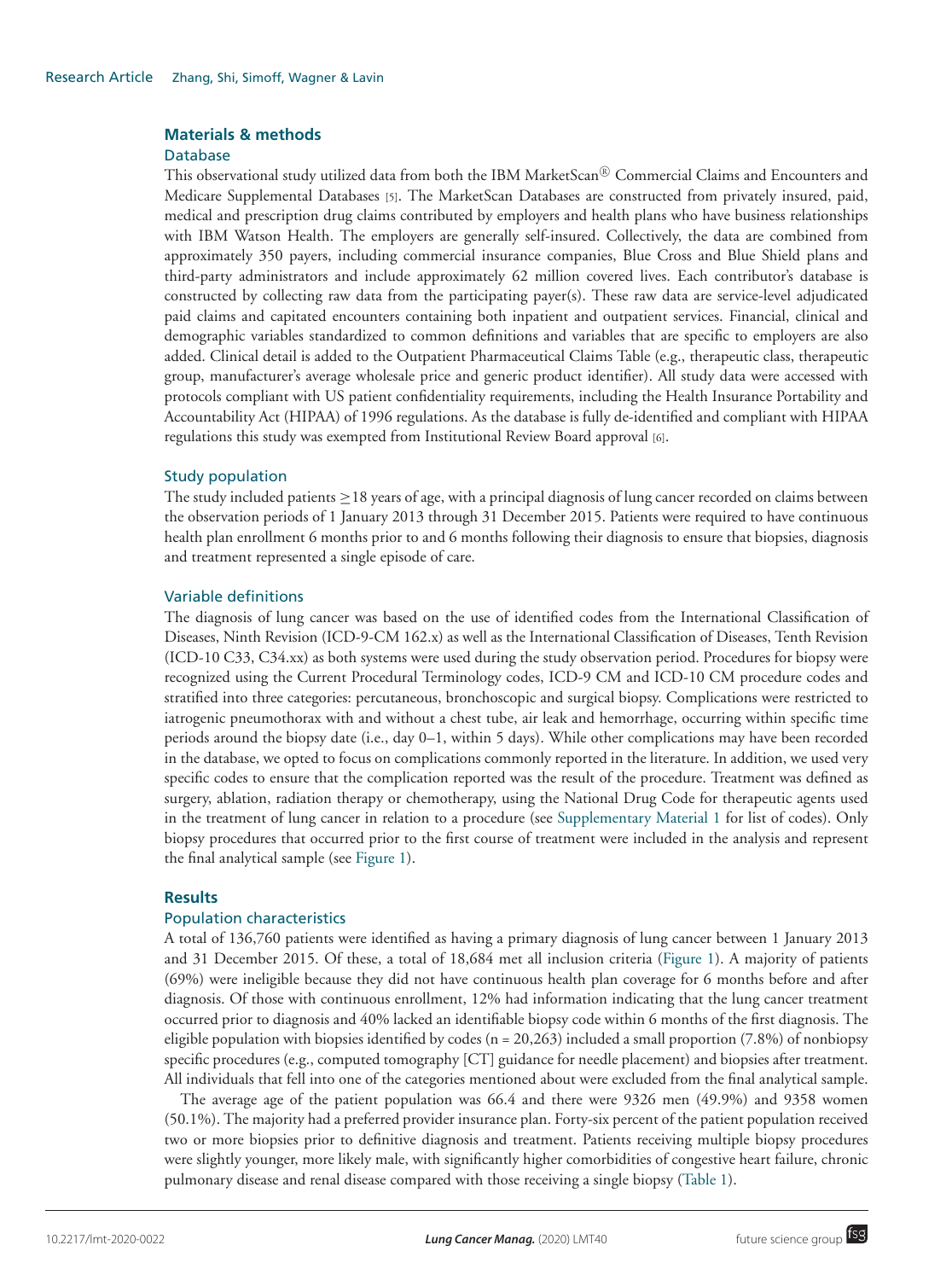| Table 1. Lung cancer patient characteristics by biopsy frequency (single vs multiple). |                                         |                                           |                                                   |         |  |  |
|----------------------------------------------------------------------------------------|-----------------------------------------|-------------------------------------------|---------------------------------------------------|---------|--|--|
| <b>Characteristics</b>                                                                 | <b>Overall sample</b><br>$(n = 18,684)$ | Single biopsy ( $n = 10,096$ ,<br>54.04%) | <b>Multiple biopsies</b><br>$(n = 8588, 45.96\%)$ | p-value |  |  |
| Mean age on index date (SD), years                                                     | 66.43 (11.58)                           | 66.74 (11.43)                             | 66.07 (11.74)                                     | 0.0001  |  |  |
| Gender, n (%)                                                                          |                                         |                                           |                                                   | 0.3132  |  |  |
| – Male                                                                                 | 9326 (49.91)                            | 5005 (49.57)                              | 4321 (50.31)                                      |         |  |  |
| - Female                                                                               | 9358 (50.09)                            | 5091 (50.43)                              | 4267 (49.69)                                      |         |  |  |
| Age group, n (%)                                                                       |                                         |                                           |                                                   | 0.0001  |  |  |
| - 18-34 years old                                                                      | 149 (0.80)                              | 65 (0.64)                                 | 84 (0.98)                                         |         |  |  |
| – 35–44 years old                                                                      | 394 (2.11)                              | 179 (1.77)                                | 215 (2.50)                                        |         |  |  |
| - 45-54 years old                                                                      | 2041 (10.92)                            | 1093 (10.83)                              | 948 (11.04)                                       |         |  |  |
| - 55-64 years old                                                                      | 6128 (32.80)                            | 3276 (32.45)                              | 2852 (33.21)                                      |         |  |  |
| $- \ge 65$ years old                                                                   | 9972 (53.37)                            | 5483 (54.31)                              | 4489 (52.27)                                      |         |  |  |
| Year of index date, n (%)                                                              |                                         |                                           |                                                   | 0.5062  |  |  |
| $-2013$                                                                                | 6311 (33.78)                            | 3420 (33.87)                              | 2891 (33.66)                                      |         |  |  |
| $-2014$                                                                                | 8721 (46.68)                            | 4734 (46.89)                              | 3987 (46.43)                                      |         |  |  |
| $-2015$                                                                                | 3652 (19.55)                            | 1942 (19.24)                              | 1710 (19.91)                                      |         |  |  |
| Region, n (%)                                                                          |                                         |                                           |                                                   | 0.1872  |  |  |
| - Northeast                                                                            | 4425 (23.68)                            | 2420 (23.97)                              | 2005 (23.35)                                      |         |  |  |
| - North central                                                                        | 5315 (28.45)                            | 2918 (28.90)                              | 2397 (27.91)                                      |         |  |  |
| - South                                                                                | 6435 (34.44)                            | 3434 (34.01)                              | 3001 (34.94)                                      |         |  |  |
| – West                                                                                 | 2258 (12.09)                            | 1184 (11.73)                              | 1074 (12.51)                                      |         |  |  |
| – Unknown                                                                              | 251 (1.34)                              | 140 (1.39)                                | 111 (1.29)                                        |         |  |  |
| Type of insurance, n (%)                                                               |                                         |                                           |                                                   | 0.3509  |  |  |
| $-$ EPO                                                                                | 202 (1.10)                              | 111 (1.12)                                | 91 (1.08)                                         |         |  |  |
| – HMO                                                                                  | 1668 (9.09)                             | 941 (9.49)                                | 727 (8.61)                                        |         |  |  |
| - POS                                                                                  | 1119 (6.10)                             | 599 (6.04)                                | 520 (6.16)                                        |         |  |  |
| - PPO                                                                                  | 9716 (52.94)                            | 5225 (52.72)                              | 4491 (53.20)                                      |         |  |  |
| - Others                                                                               | 5647 (30.77)                            | 3035 (30.62)                              | 2612 (30.94)                                      |         |  |  |
| Comorbidities, n (%)                                                                   |                                         |                                           |                                                   |         |  |  |
| - Myocardial infarction                                                                | 622 (3.33)                              | 314 (3.11)                                | 308 (3.59)                                        | 0.0705  |  |  |
| - Congestive heart failure                                                             | 1772 (9.48)                             | 854 (8.46)                                | 918 (10.69)                                       | 0.0001  |  |  |
| - Peripheral vascular disease                                                          | 2390 (12.79)                            | 1323 (13.10)                              | 1067 (12.42)                                      | 0.1655  |  |  |
| - Cerebrovascular disease                                                              | 1876 (10.04)                            | 979 (9.70)                                | 897 (10.44)                                       | 0.0900  |  |  |
| – Dementia                                                                             | 159 (0.85)                              | 74 (0.73)                                 | 85 (0.99)                                         | 0.0569  |  |  |
| - Chronic pulmonary disease                                                            | 8787 (47.03)                            | 4613 (45.69)                              | 4174 (48.60)                                      | 0.0001  |  |  |
| - Connective tissue disease - rheumatic disease                                        | 603 (3.23)                              | 311 (3.08)                                | 292 (3.40)                                        | 0.2179  |  |  |
| - Peptic ulcer disease                                                                 | 178 (0.95)                              | 96 (0.95)                                 | 82 (0.95)                                         | 0.9779  |  |  |
| - Mild liver disease                                                                   | 1335 (7.15)                             | 719 (7.12)                                | 616 (7.17)                                        | 0.8924  |  |  |
| - Diabetes without complications                                                       | 3977 (21.29)                            | 2096 (20.76)                              | 1881 (21.90)                                      | 0.0574  |  |  |
| - Diabetes with complications                                                          | 919 (4.92)                              | 498 (4.93)                                | 421 (4.90)                                        | 0.9236  |  |  |
| - Paraplegia and hemiplegia                                                            | 134 (0.72)                              | 73 (0.72)                                 | 61 (0.71)                                         | 0.9179  |  |  |
| - Renal disease                                                                        | 1104 (5.91)                             | 563 (5.58)                                | 541 (6.30)                                        | 0.0367  |  |  |
| - Other cancer                                                                         | 5206 (27.86)                            | 2826 (27.99)                              | 2380 (27.71)                                      | 0.6725  |  |  |
| - Moderate or severe liver disease                                                     | 62 (0.33)                               | 23 (0.23)                                 | 39 (0.45)                                         | 0.0073  |  |  |
| – Metastatic carcinoma                                                                 | 4487 (24.02)                            | 2416 (23.93)                              | 2071 (24.12)                                      | 0.7683  |  |  |
| $-$ AIDS/HIV                                                                           | 40 (0.21)                               | 20 (0.20)                                 | 20 (0.23)                                         | 0.6082  |  |  |
| Number of comorbidities, n (%)                                                         |                                         |                                           |                                                   | 0.0110  |  |  |
| $-0$                                                                                   | 3053 (16.34)                            | 1689 (16.73)                              | 1364 (15.88)                                      |         |  |  |
| $-1-3$                                                                                 | 13546 (72.50)                           | 7340 (72.70)                              | 6206 (72.26)                                      |         |  |  |
| $-\geq 4$                                                                              | 2085 (11.16)                            | 1067 (10.57)                              | 1018 (11.85)                                      |         |  |  |
| Charlson comorbidity score, mean (SD)                                                  | 3.41 (3.24)                             | 3.37 (3.22)                               | 3.47 (3.26)                                       | 0.0269  |  |  |
|                                                                                        |                                         |                                           |                                                   |         |  |  |

Bold terms indicate significant difference between patients in single biopsy group and patients in multiple biopsies group for each corresponding characteristic. EPO: Exclusive provider organization; HMO: Health maintenance organization; POS: Point of service; PPO: Preferred provider organization; SD: Standard deviation.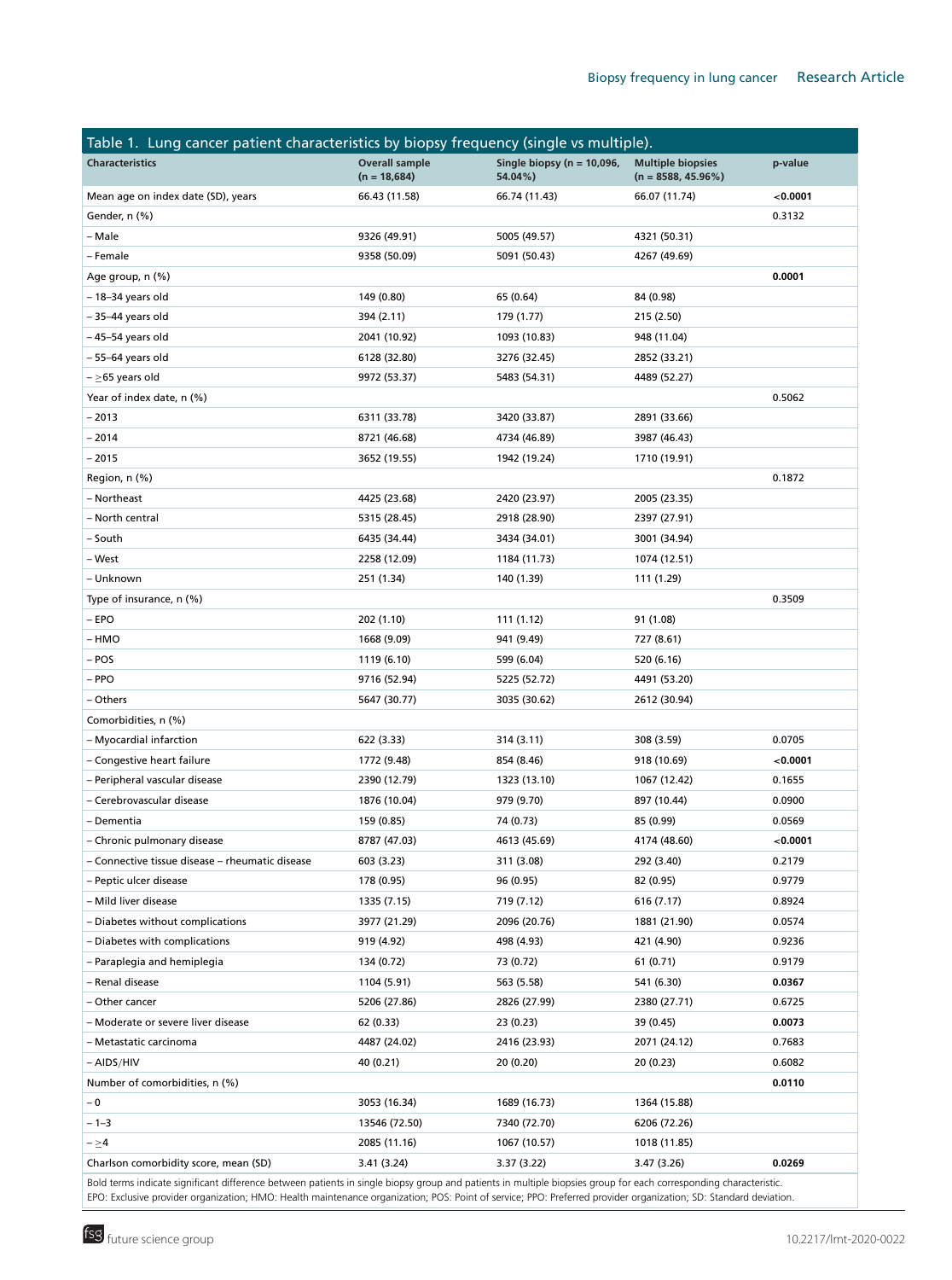#### Research Article Zhang, Shi, Simoff, Wagner & Lavin



#### **Figure 1. Selection criteria and final analytical sample.**

#### Biopsy frequency & complication rates

The 18,684 patients received a total of 32,814 biopsies (1.7 biopsies/patient), 40.7% of which were bronchoscopic, 52.7% percutaneous, and 6.6% surgical (Table 2). Fifty-four percent of patients (n = 10,096) received a single biopsy of which 40.8% were bronchoscopic, 52.0% were percutaneous and 7.2% were surgical. For the 46% of patients who received multiple biopsies the distribution of the first biopsy was 40.8% bronchoscopic, 57.1% percutaneous and 2.1% surgical. Subsequent biopsies in the multiple biopsy group tended to repeat the primary procedure (∼ 60%) rather than switch to alternative biopsy techniques. For those receiving multiple biopsies there was a time lag between procedures 1 and 2 of 31 days, between procedures 2 and 3 of 26 days and between procedures 3 and 4 of 32 days adding as much as 90 days to the patient's journey prior to treatment.

Pneumothorax was recorded in 10.2% of percutaneous patients and 1.84% of bronchoscopy patients while pneumothorax requiring a chest tube within 1 day was 0.41% in percutaneous patients and 0.07% in bronchoscopic patients. Hemorrhage was reported in 0.7%, 0.6% and 3.3% of patients undergoing percutaneous, bronchoscopic and surgical biopsies respectively. Air leaks within 5 days were rare occurring in 0.1%, 1.0% and 2.2% of patients undergoing percutaneous, bronchoscopic and surgical biopsies, respectively.

The pattern and frequency of complications for those undergoing multiple biopsy procedures was remarkedly similar to those with only one biopsy. While the incidence of pneumothorax requiring a chest tube, bleeding and air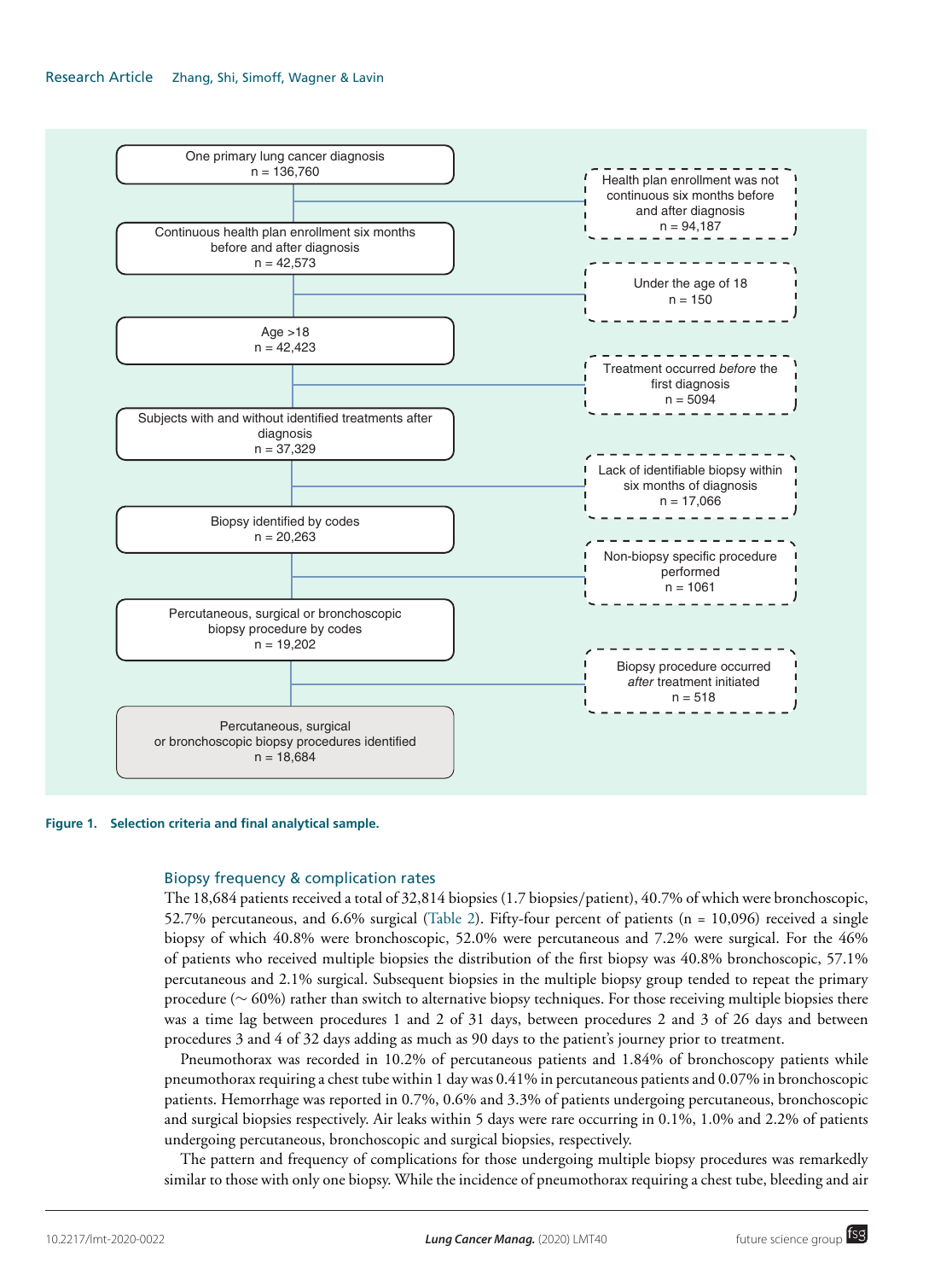| Table 2. Biopsy frequency by procedure.           |                                 |                                 |                             |                         |                                    |                                                     |                                                                    |
|---------------------------------------------------|---------------------------------|---------------------------------|-----------------------------|-------------------------|------------------------------------|-----------------------------------------------------|--------------------------------------------------------------------|
| Patients with biopsy ( $n = 18,684$ )             |                                 |                                 |                             |                         |                                    |                                                     |                                                                    |
| Biopsy frequency (%)                              | <b>Bronchoscopy</b><br>$n (\%)$ | <b>Percutaneous</b><br>$n (\%)$ | <b>Surgical</b><br>$n (\%)$ | <b>Total</b><br>$n$ (%) | <b>Unique patients</b><br>$n$ (%)  |                                                     |                                                                    |
| Overall frequency                                 | 13,367 (40.74)                  | 17,287 (52.68)                  | 2160 (6.58)                 | 32,814<br>(100.00)      | 18,684 (100.00)                    |                                                     |                                                                    |
| Single biopsy ( $n = 10,096$ ,<br>54.04%)         | 4123 (40.84)                    | 5246 (51.96)                    | 727 (7.20)                  | 10,096<br>(100.00)      | 10,096 (100.00)                    |                                                     |                                                                    |
| <b>Multiple biopsies</b><br>$(n = 8588, 45.96\%)$ | <b>Bronchoscopy</b><br>$n (\%)$ | <b>Percutaneous</b><br>$n$ (%)  | <b>Surgical</b><br>$n (\%)$ | <b>Total</b><br>$n$ (%) | <b>Unique patients</b><br>$n (\%)$ | Interval days<br>from previous<br>biopsy, mean (SD) | <b>Cumulative interval</b><br>days from first<br>biopsy, mean (SD) |
| First biopsy, n (%)                               | 3508 (40.85)                    | 4907 (57.14)                    | 173 (2.01)                  | 8588 (100.00)           | 8588 (100.00)                      | $\qquad \qquad =$                                   | $\qquad \qquad =$                                                  |
| Second biopsy, n (%)                              | 3732 (43.46)                    | 4105 (47.80)                    | 751 (8.74)                  | 8588 (100.00)           | 8588 (100.00)                      | 30.68 (40.09)                                       | 30.68 (40.09)                                                      |
| Third biopsy, n (%)                               | 1280 (40.25)                    | 1578 (49.62)                    | 322 (10.13)                 | 3180 (100.00)           | 3180 (37.03)                       | 31.04 (39.81)                                       | 56.69 (51.46)                                                      |
| $\ge$ Fourth biopsy, n (%)                        | 724 (30.65)                     | 1451 (61.43)                    | 187 (7.92)                  | 2362 (100.00)           | 1227 (14.29)                       | 22.91 (32.34)                                       | 89.14 (59.27)                                                      |
| SD: Standard deviation.                           |                                 |                                 |                             |                         |                                    |                                                     |                                                                    |

leaks were significantly higher in those patients receiving multiple biopsies following adjustment for age, baseline procedure and Charlson cormorbidity score, the absolute difference was quite small (0.4–1.2%).

#### **Discussion**

#### Factors influencing biopsy approach

The approach to the diagnosis of lung cancer is affected by the location of the disease (peripheral vs central lung, mediastinal vs hilar or pulmonary node involvement or metastatic to outside of the thorax, etc.), the size of the primary lung lesion (<10 mm vs larger), the radiographic stage of the disease (primary site vs suggested nodal involvement vs metastatic site), as well as comorbidities that patients have, any of which can effect clinical decisions, sometimes limiting or increasing the risk of certain procedures. Additionally, the location where the patient is seen as well as availability of specialists who may offer certain technologies and techniques can influence a physician's choice for type of biopsy. In our study, covering a broad range of practices and payors throughout the United States, lung cancer patients received an average of 1.7 biopsies during the 6 months before their diagnosis with 46.0% of the patient population undergoing 2 or more biopsies. Bronchoscopic and percutaneous biopsies accounted for 93.4% of the procedures while surgery accounted for 6.6%, which is slightly lower than the surgical numbers of 11.4% reported by Vyas in 2010 [7]. Using the same Marketscan database, Shinde *et al.* similarly analyzed the frequency of biopsy procedures in a lung cancer patient population, selecting their population based on whether they received treatment with erlotinib or crizotinib. They reported an average of 1.6 biopsies per patient with 56, 42 and <1% being bronchoscopic, percutaneous and surgical, respectively [8]. It should be noted that the Shinde study used a lung cancer diagnosis code in either the primary or secondary position, their observation period was 2009–2012 and they required a continuous enrollment period 12 months prior to and 12 months following the index date. Even with these methodologic differences the average biopsy rate, the percentage of female patients and the average age of the patients were similar.

Gildea *et al.* analyzed data from Optum, an administrative database of medical and pharmacy claims (year 2007– 2011) from a large US health insurance company, and reported an average of 1.2 biopsies per patient (n = 1210) with 60.5, 36.7 and 2.8% being bronchoscopic, percutaneous and surgical, respectively [9]. Gildea *et al.* found the same unmet needs in that most patients experienced long periods of delay (5–6 months) between their first diagnostic test for lung cancer and a definitive diagnosis. Our study suggests that for almost half the lung cancer population multiple biopsies were performed adding as much as 3 months to diagnostic timelines.

#### Biopsy type & complications

The current diagnostic pathway for patients with suspected lung cancer has high variability. Confidence in the diagnostic yield is directly proportional to more invasive procedures that are associated with higher complication rates. The role of image guided transthoracic needle aspiration is well established, commonly available throughout the community and is almost exclusively used to sample nodules/masses in the peripheral lung parenchyma. In this study, percutaneous biopsy was the most common procedure performed (52.7%) for patients receiving a single or multiple procedures. Pneumothorax remains the most frequently reported complication for transthoracic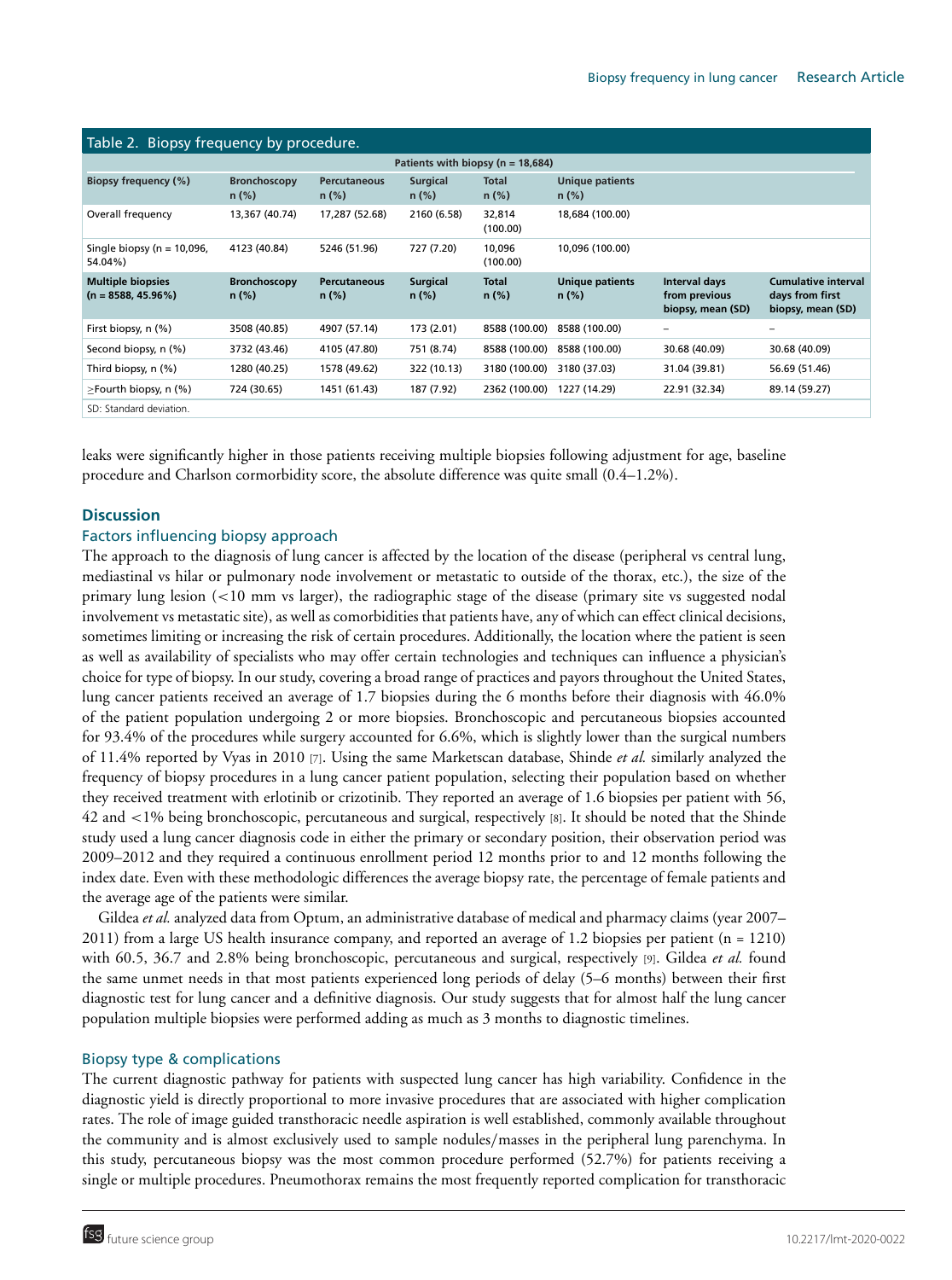| Table 3. Complications by procedure for patients with single biopsy and multiple biopsies. |                                                             |                                                            |                      |  |  |  |
|--------------------------------------------------------------------------------------------|-------------------------------------------------------------|------------------------------------------------------------|----------------------|--|--|--|
| <b>Biopsy procedure type</b>                                                               | <b>Single biopsy</b>                                        | <b>Multiple biopsies</b>                                   | p-value $^{\dagger}$ |  |  |  |
|                                                                                            | <b>Incidence of complications</b><br>$(n = 10096, 54.04\%)$ | <b>Incidence of complications</b><br>$(n = 8588, 45.96\%)$ |                      |  |  |  |
| CT Guided Bx only n (%)                                                                    | 4892 procedures                                             | 6991 procedures                                            |                      |  |  |  |
| Within 1 day                                                                               |                                                             |                                                            |                      |  |  |  |
| - Pneumothorax                                                                             | 498 (10.18)                                                 | 753 (10.77)                                                | 0.8651               |  |  |  |
| - Pneumothorax requiring chest tube                                                        | 20 (0.41)                                                   | 18 (0.26)                                                  | 0.1917               |  |  |  |
| - Hemorrhage                                                                               | 35 (0.72)                                                   | 58 (0.83)                                                  | 0.7811               |  |  |  |
| Within 5 days                                                                              |                                                             |                                                            |                      |  |  |  |
| - Air leak                                                                                 | 6(0.12)                                                     | 13 (0.19)                                                  | 0.2642               |  |  |  |
| Bronchoscopy                                                                               | 4123 procedures                                             | 9244 procedures                                            |                      |  |  |  |
| Within 1 day                                                                               |                                                             |                                                            |                      |  |  |  |
| - Pneumothorax                                                                             | 78 (1.84)                                                   | 240 (2.60)                                                 | 0.0423               |  |  |  |
| - Pneumothorax requiring chest tube                                                        | 3(0.07)                                                     | 10(0.11)                                                   | 0.8765               |  |  |  |
| - Hemorrhage                                                                               | 24 (0.58)                                                   | 179 (1.94)                                                 | < 0.001              |  |  |  |
| Within 5 days                                                                              |                                                             |                                                            |                      |  |  |  |
| - Air leak                                                                                 | 42 (1.02)                                                   | 107 (1.16)                                                 | 0.0245               |  |  |  |
| Surgical biopsy                                                                            | 270 procedures                                              | 857 procedures                                             |                      |  |  |  |
| Within 1 day                                                                               |                                                             |                                                            |                      |  |  |  |
| - Hemorrhage                                                                               | 9(3.33)                                                     | 42 (4.90)                                                  | 0.7396               |  |  |  |
| Within 5 days                                                                              |                                                             |                                                            |                      |  |  |  |
| - Air leak                                                                                 | 6(2.22)                                                     | 18(2.10)                                                   | 0.8902               |  |  |  |
|                                                                                            |                                                             |                                                            |                      |  |  |  |

†Adjusted for age, CCI score and baseline procedure.

Bold terms used in the table indicate significant different complication incidences between patients with single biopsy and patients with multiple biopsies, after controlling for age, CCI score and baseline procedure.

CCI: Charlson Comorbidity Index.

needle aspiration procedures with rates ranging from 4.2 to 62.2% and 0.2 to 31.1% among those patients with pneumothorax requiring a chest tube [10]. This wide range likely reflects the vast differences in the clinical case series from which these estimates were drawn. Wiener *et al.* used the 2006 Healthcare Cost and Utilization Project's State Ambulatory Surgery Databases and State Inpatient Databases for California, Florida, Michigan and New York to identify 15,865 patients who underwent percutaneous needle biopsy of a pulmonary nodule [11]. The complication rates for pneumothorax, pneumothorax with a chest tube and hemorrhage were 15.0, 6.6 and 1.0%, respectively. Maybody *et al.* conducted a clinical trial determine whether sealing the pleural puncture site with two different materials produced different rates of pneumothorax and chest tube placement [12]. For the two comparison groups, the reported pneumothorax rates were 21 and 29% while the pneumothorax with chest tube placement rates were 9 and 13%. In addition, air leak rates after 2 weeks were 1.4 and 1.5%. In our study percutaneous biopsy complication rates for pneumothorax, pneumothorax with chest tube placement and hemorrhage were 10.2, 0.4 and 0.7%, respectively. Air leak within 5 days was  $\langle 1\%$  (Table 3).

In comparison to percutaneous procedures, the complication rate of bronchoscopic procedures is considerably lower, with a published pneumothorax rate of approximately 1.5–3.0% [13–15]. Using the Healthcare Cost and Utilization Project Florida State Inpatient and State Ambulatory Surgical Databases, Tukey andWiener estimated the complication rates associated with bronchoscopy and reported 0.97, 0.55, 0.58% for pneumothorax, pneumothorax with chest tube and hemorrhage, respectively [16]. In our study bronchoscopic biopsy complication rates for pneumothorax, pneumothorax with chest tube placement and hemorrhage were 1.8, 0.1 and 0.6%, respectively. The low rates relative to those reported elsewhere may be attributable to our conservative use of codes for the identification of these events (Supplementary Materials 1 & 2). In this database, the majority of codes used to identify pneumothorax were 518.0 and variations of 512.x all of which are nonspecific relative to the timing of the biopsy procedure. Including these in the definition would increase the frequency of these complications substantially.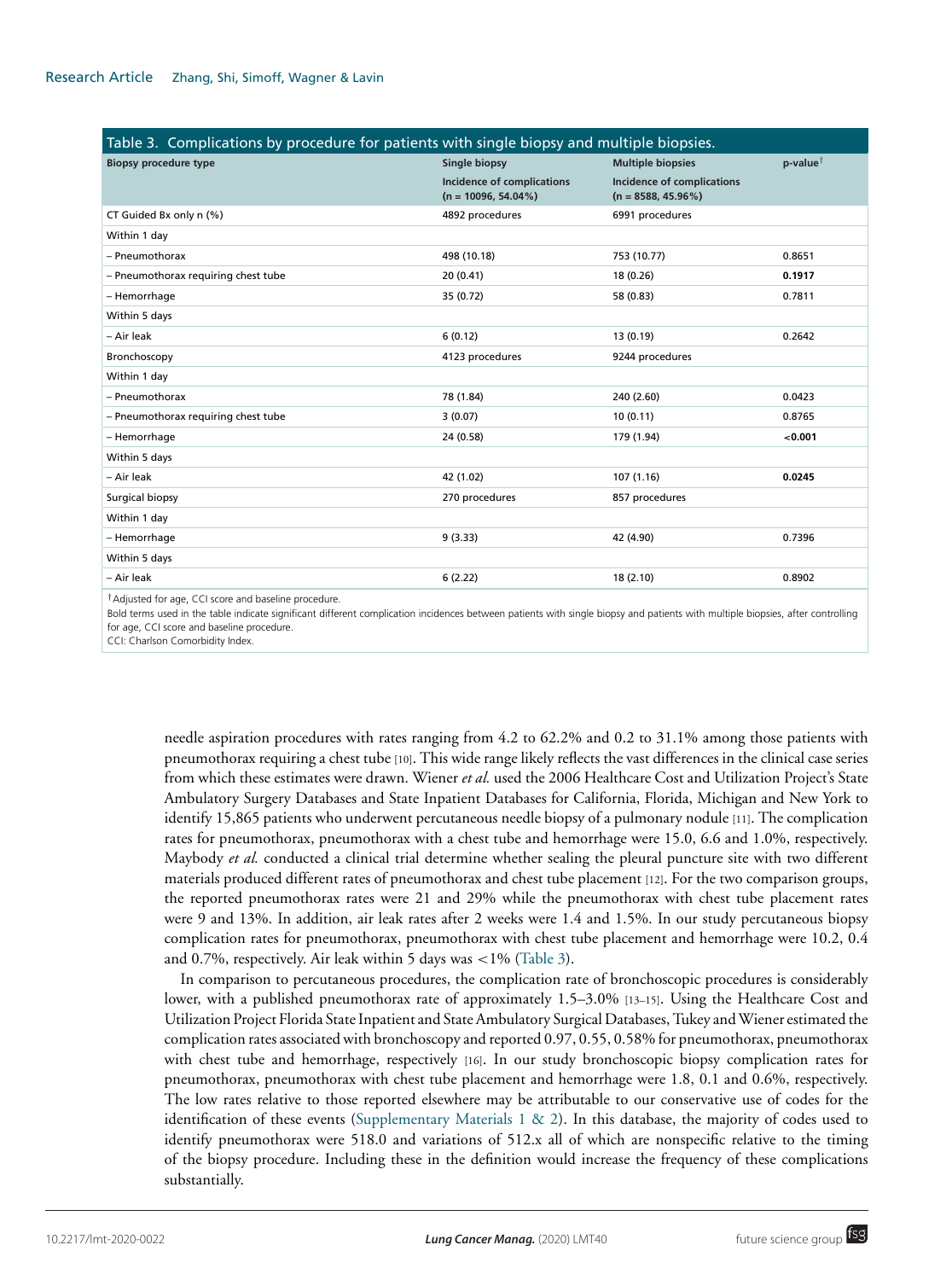The frequency of surgical biopsy was 6.6% and published complication rates are 5% inclusive of air leaks, pneumonia and death [3]. While this data set did not contain death outcomes, air leaks and hemorrhage occurred in approximately 5% of the patients undergoing surgical biopsy.

With the exception of hemorrhage in bronchoscopy patients, the complication rates for those undergoing multiple biopsy procedures was not substantially different than those undergoing a single procedure. Reasons for this are unclear but may be attributable to multiple procedures being conducted during the same time frame as the initial procedure. Thus, the ability to distinguish complication rates in this compacted time period is limited. In addition, the analysis of repeat biopsies in general (e.g., choice of procedure, time interval between the first and subsequent biopsies and complication rate) is limited by the fact that the reasons for repeat biopsy (e.g., insufficient material for a definitive diagnosis, more material needed for molecular diagnostics, a pathological examination following surgery or suspicion of reoccurrence) are unavailable in these administrative data systems. The use of information contained in an electronic health record may fill the gap of information in this regard.

#### Database limitations

As with any data source, MarketScan has limitations. Some limitations have to do with the nature of claims data and others with the nature of our sample population. The MarketScan claims data come mostly from large employers providing coverage for their employees and dependents. Thus, the results may not be generalizable to the population as a whole. The analytic files are based on payors who submit claims data and may not be representative of certain regions or the entire country. We used a single primary diagnosis of lung cancer as evidence of lung cancer and did not have a confirmed pathological diagnosis of cancer as no chart extraction was used for this evaluation or for the records included in the analysis. Ramsey *et al.* evaluated the sensitivity of a single medical claim with lung cancer diagnosis which is further confirmed with the SEER registry and reported a sensitivity of 99.4% for commercial plan members of lung cancer identified by one recorded diagnosis of lung cancer [17]. We conducted a sensitivity analysis using two diagnoses recorded within 90 days of one another and at least 14 days apart to maximize confidence in the accuracy of the lung cancer diagnosis. This analysis substantially reduced the size of the analytical sample by approximately 80% but the 2 groups were very comparable both in demographics and the type and frequency of biopsy procedures.

There are also limitations when defining an episode of care for analysis. Our analysis focused on a 12-month episode of care; therefore, the biopsy procedure performed could have been for a re-occurrence of disease, thus affecting the purpose of the biopsy, especially in a patient with suspected late stage disease.

#### **Conclusion**

In our study population repeat biopsies were common (46%). Reasons for this are not readily apparent from these data but presumably were performed to help direct treatment efforts or were due to poor diagnostic yields, causing a delay to patients receiving a confirmed diagnosis. These delays, as long as 3 months in our study, can have significant impact on disease progression while treatment is on hold. Soukiasian *et al.* recognized upstaging in 21.7% of patients within 1 week and up to 31.5% in 8 weeks [18]. Additionally, recent advances in molecular testing allow for optimization of treatment and consequently, diagnostic yield is critically important. The impact on treatment and lives can be significantly impacted if interventions are offered to diminish the number and subsequently the time between abnormality, diagnosis, and treatment. Further analysis is required to better understand the order and frequency of the diagnostic test and the intervals of time in between diagnostic work up and treatment plans to identify potential process improvements in current patient pathways.

#### **Future perspective**

Targeting early diagnosis with technologies able to access and biopsy far reaches of the lung will decrease the time between diagnosis and treatment. This coupled with quicker access to targeted therapies will shift the current stage at diagnosis from 21% stage 1 and 2 to 50% stage 1 and 2 and have a substantial impact on survival.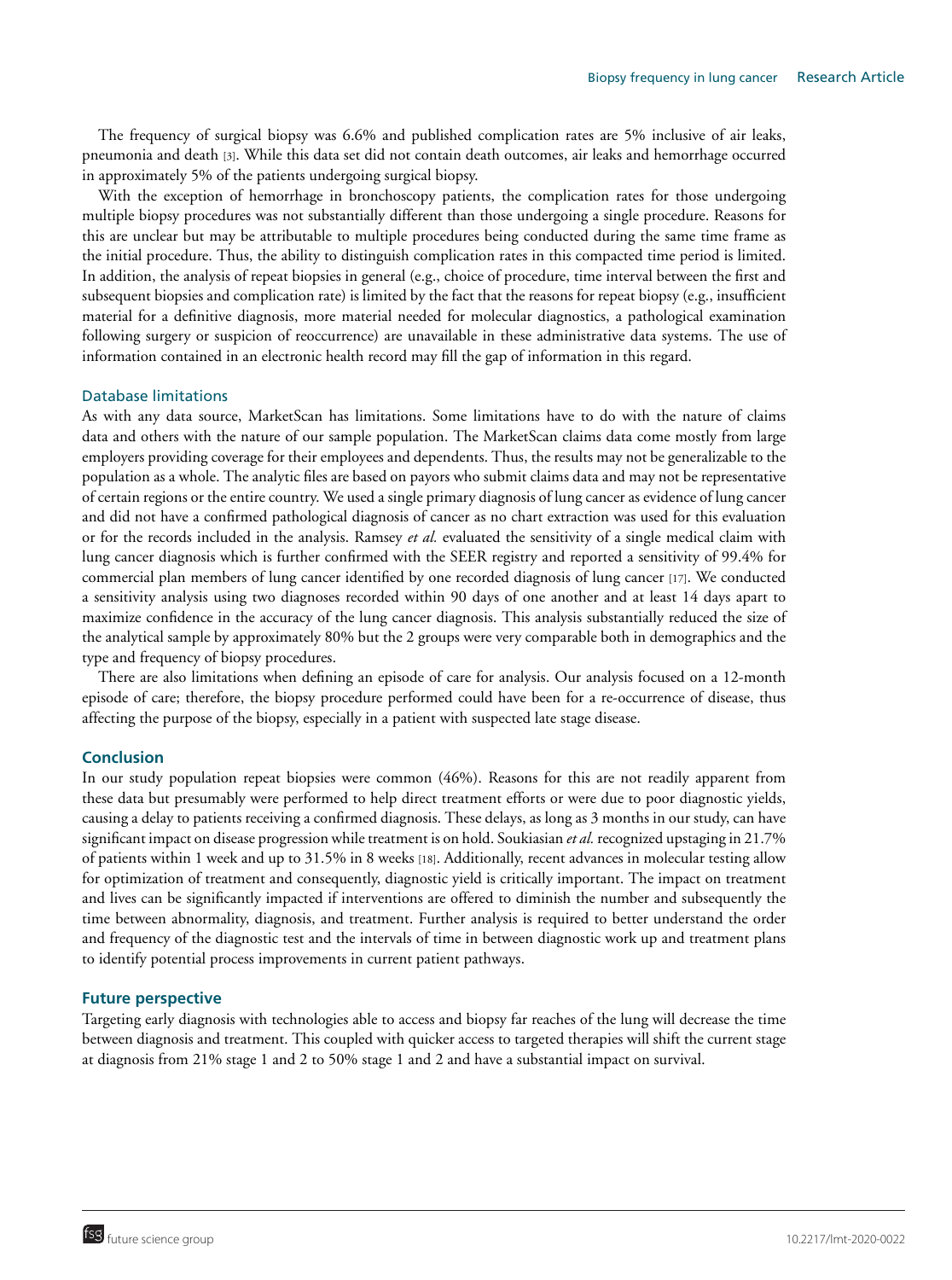#### Summary points

- Lung cancer patients received an average of 1.7 biopsies prior to diagnosis.
- 46% of lung cancer patients received two or more biopsies.
- The distribution of biopsies was percutaneous (47%), bronchoscopic (43%) and surgical (10%).
- For the 46% of patients with multiple biopsies the time lag between first biopsy and diagnosis was an average of 57 days.
- Complication rates for those undergoing multiple biopsy procedures was not substantially different than those undergoing a single procedure.

#### Supplementary data

To view the supplementary data that accompany this paper please visit the journal website at: [www.futuremedicine.com](http://www.futuremedicine.com/doi/suppl/10.2217/lmt-2020-0022)/doi/suppl/10.2217/lmt-2020-0022

#### Author contributions

All authors contributed to the study design, analysis, and interpretation of data as well as drafting the manuscript and revising it critically for important intellectual content.

#### Financial & competing interests disclosure

This research was funded by Intuitive, 1020 Kifer Road, Sunnyvale, CA 94086. The authors have no other relevant affiliations or financial involvement with any organization or entity with a financial interest in or financial conflict with the subject matter or materials discussed in the manuscript apart from those disclosed.

Writing assistance was provided by JM Sprafka, MPH, PhD, Woodford Research Associates was funded by Intuitive.

#### Ethical conduct of research

All study data were accessed with protocols compliant with U.S. patient confidentiality requirements, including the Health Insurance Portability and Accountability Act of 1996 regulations. The database is fully de-identified and compliant with HIPAA regulations. This study was exempted from Institutional Review Board approval.

#### Data sharing statement

This administrative database was purchased via a contract with IBM MarketScan.

#### Open access

This work is licensed under the Attribution-NonCommercial-NoDerivatives 4.0 Unported License. To view a copy of this license, visit<http://creativecommons.org/licenses/by-nc-nd/4.0/>

#### **References**

Papers of special note have been highlighted as: • of interest

- 1. [American Cancer Society. Cancer Facts & Figures 2020 \(2020\). www.cancer.org/content/dam/cancer-org/research/cancer-facts-and-stat](http://www.cancer.org/content/dam/cancer-org/research/cancer-facts-and-statistics/annual-cancer-facts-and-figures/2020/cancer-facts-and-figures-2020.pdf) istics/annual-cancer-facts-and-figures/2020/cancer-facts-and-figures-2020.pdf
- 2. National Cancer Institute. Surveillance, epidemiology and end results (2020).<https://seer.cancer.gov/statfacts/html/lungb.html>
- [3](https://www.futuremedicine.com/action/showLinks?pmid=32393553&crossref=10.1370%2Fafm.2541&citationId=p_4). Doubeni CA, Wilkinson JM, Korsen N, Midthun DE. Lung cancer screening guidelines implementation in primary care: a call to action. *Ann. Fam. Med.* 18(3), 196–201 (2020).
- [4](https://www.futuremedicine.com/action/showLinks?crossref=10.1378%2Fchest.12-2351&citationId=p_5). Gould MK, Donington J, Lynch WR *et al.* Evaluation of individuals with pulmonary nodules: when is it lung cancer? Diagnosis and management of lung cancer. 3rd ed: American Collage of Chest Physicians evidence-based clinical practice guidelines. *Chest* 143(Suppl. 5), e93s–e119s (2013).
- 5. National Comprehensive Cancer Network (NCCN). NCCN Clinical Practice Guidelines in Oncology (NCCN Guidelines<sup>(B)</sup>) Non-Small Cell Lung Cancer Version 2.2019 — November 21 (2018). [www.nccn.org/](http://www.nccn.org/)
- 6. Hansen L. The MarketScan databases for life sciences researchers (2016). [www.ibm.com/watson-health/about/truven-health-analytics](https://www.ibm.com/watson-health/about/truven-health-analytics)
- [7](https://www.futuremedicine.com/action/showLinks?pmid=24096946&crossref=10.1097%2FSMJ.0000000000000000&citationId=p_8). Vyas KS, Davenport DL, Ferraris VA, Saha SP. Mediastinoscopy: trends and practice patterns in the United States. *South. Med. J.* 106(10), 539–544 (2013).
- [8](https://www.futuremedicine.com/action/showLinks?pmid=27668568&citationId=p_9). Shinde R, Cao X, Kothari S. Biopsy procedures and molecular testing utilization and related costs in patients with metastatic lung cancer. *J. Manag. Care Spec. Pharm.* 22(10), 1194–1203 (2016).